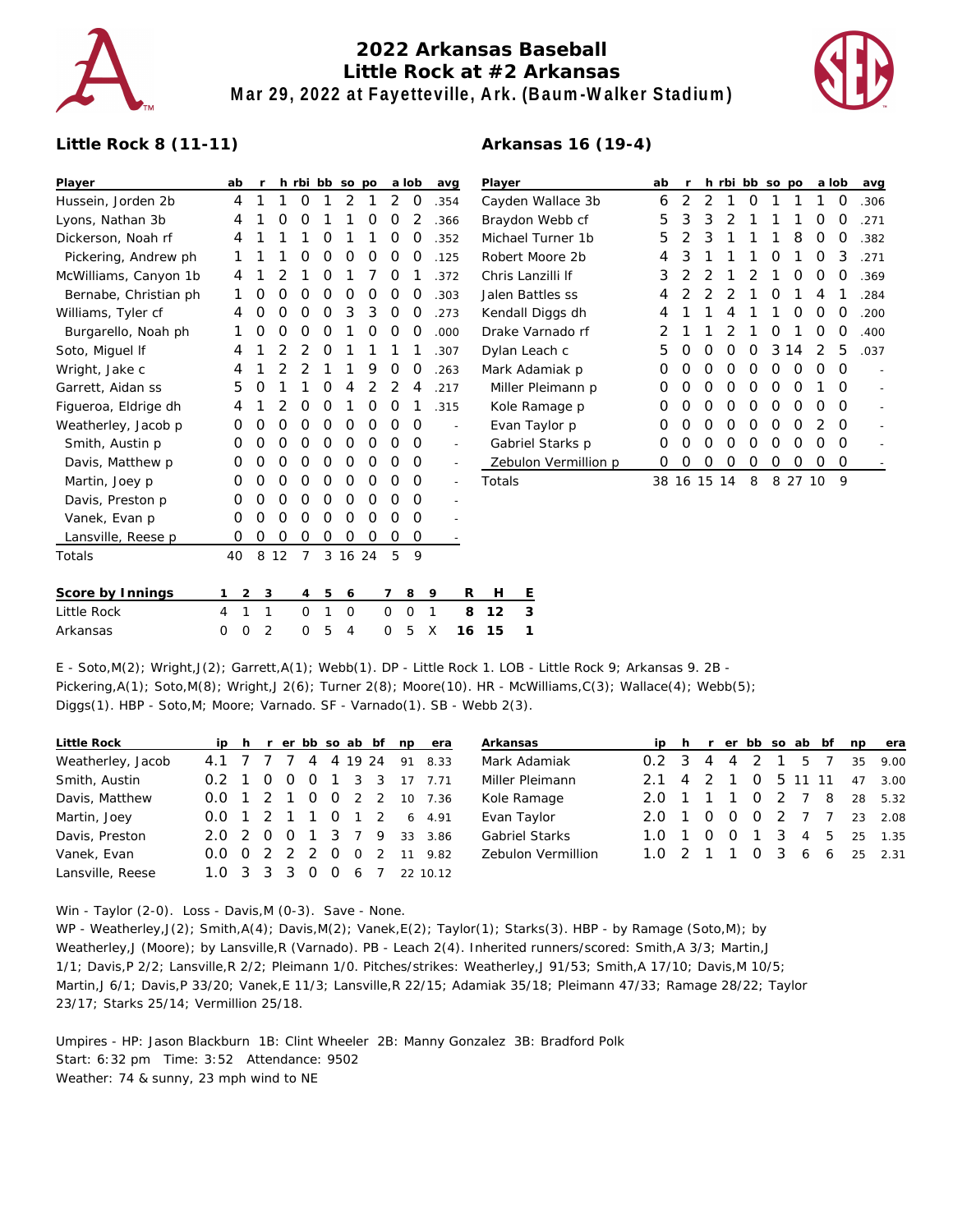### **2022 Arkansas Baseball Little Rock at #2 Arkansas Mar 29, 2022 at Fayetteville, Ark. (Baum-Walker Stadium)**

| Score by Innings |  |  |  |  | 123 456 789 <b>R</b> H F  |  |
|------------------|--|--|--|--|---------------------------|--|
| Little Rock      |  |  |  |  | 4 1 1 0 1 0 0 0 1 8 12 3  |  |
| Arkansas         |  |  |  |  | 0 0 2 0 5 4 0 5 X 16 15 1 |  |

Little Rock starters: 7/2b Hussein,J; 6/3b Lyons,N; 8/rf Dickerson,N; Little Rock 5th - McWilliams,C homered to left field, RBI (1-2 BSKF). 24/1b McWilliams,C; 13/cf Williams,T; 5/lf Soto,M; 32/c Wright,J; 14/ss Garrett,A; 2/dh Figueroa,E; 16/p Weatherley,J;

Arkansas starters: 7/3b Wallace; 24/cf Webb; 12/1b Turner; 1/2b Moore; 18/lf Lanzilli; 2/ss Battles; 5/dh Diggs; 9/rf Varnado; 15/c Leach; 38/p Adamiak;

BBFBB); Hussein,J advanced to second. Dickerson,N singled througMoore hit by pitch (1-2 BKF); Turner advanced to second. Lanzilli the right side, RBI (2-2 BKSB); Lyons, N advanced to third; Hussein,J scored. McWilliams,C popped up to 3b (1-2 BFF). the left side, RBI (2-2 BKBF); Dickerson,N advanced to second; Lyons,N scored. Wright,J doubled to left field, 2 RBI (3-2 BKBBF); Soto, M scored; Dickerson, N scored. Pleimann to p for Adamiak. Garrett,A struck out swinging (1-2 FBSS). 4 runs, 3 hits, 0 errors, 1 LOB.

Arkansas 1st - Wallace singled through the left side (1-0 B). Webb struck out looking (1-2 KFFBK). Turner singled through the left side (1-0 B); Wallace advanced to second. Moore lined into double Little Rock 6th - Taylor to p for Ramage. Figueroa,E grounded out to play 2b to ss (1-0 B); Wallace out on the play. 0 runs, 2 hits, 0 errors, 1 LOB.

Little Rock 2nd - Figueroa,E singled to center field (0-1 K). Hussein,J singled, advanced to second on a fielding error by cf, advanced to third (1-1 FB); Figueroa,E scored, unearned. Lyons,N flied out to rf (0-1 F). Dickerson, N reached on a fielder's choice (1-2 SBS); Hussein,J out at home p to c. Dickerson,N advanced to second on a passed ball. McWilliams,C struck out looking (2-2 FBBSK). 1 run, 2 hits, 1 error, 1 LOB.

Arkansas 2nd - Lanzilli struck out looking (1-2 KBKK). Battles fouled out to 1b (0-1 K). Diggs walked (3-1 BBBKB). Diggs advanced to second on a throwing error by c. Varnado walked (3-2 KSBBBB). Varnado advanced to second on a wild pitch; Diggs advanced to third BBKFS). 4 runs, 4 hits, 2 errors, 2 LOB. on a wild pitch. Leach struck out swinging (1-2 FFBS). 0 runs, 0 hits, 1 error, 2 LOB.

Little Rock 3rd - Williams,T struck out swinging (1-2 FSBS). Soto,M struck out swinging (1-2 BSKS). Wright,J doubled to left center (1-2 KBFF). Garrett,A singled to right field, RBI (3-2 SBSBB); Wright,J scored. Figueroa,E struck out looking (3-2 BSKFFBBK). 1 run, 2 hits, 0 errors, 1 LOB.

Arkansas 3rd - Wallace flied out to cf (0-1 F). Webb singled to center field (1-0 B). Turner struck out swinging (3-2 KBFBBS); Webb stole second. Moore doubled down the If line, RBI (3-2 FFBBB); Webttle Rock 8th - Starks to p for Taylor. Wright,J walked (3-1 scored. Lanzilli singled to center field, RBI (1-2 FFFB); Moore scored. Battles flied out to rf (1-1 KB). 2 runs, 3 hits, 0 errors, 1 LOB.

Little Rock 4th - Ramage to p for Pleimann. Hussein,J flied out to ss (0-1 K). Lyons,N grounded out to ss (1-2 BKF). Dickerson,N lined out to cf (0-2 FF). 0 runs, 0 hits, 0 errors, 0 LOB.

Arkansas 4th - Diggs grounded out to ss (1-1 KB). Varnado grounded Lanzilli advanced to second on a wild pitch. Battles walked (3-2 out to 2b (0-2 KK). Leach grounded out to ss (0-1 K). 0 runs, 0 hits, 0 errors, 0 LOB.

 Williams,T struck out swinging, out at first c to 1b (1-2 SSBS). Soto,M hit by pitch (1-1 SB). Wright,J grounded out to 3b (1-2 SBK); Soto,M advanced to second. Garrett,A struck out swinging, out at first c to 1b (0-2 KSS). 1 run, 1 hit, 0 errors, 1 LOB.

Little Rock 1st - Hussein,J walked (3-1 BBKBB). Lyons,N walked (3-1 grounded out to 1b unassisted (0-2 KKF). Turner walked (3-0 BBBB). Williams,T struck out swinging (1-2 KBSFS). Soto,M singled through advanced to second; Moore advanced to third; Turner scored. Smith,A Arkansas 5th - Wallace homered to right center, RBI (2-2 FBFB). Webb walked (3-1 BBFBB); Moore advanced to second; Turner advanced to third. Battles singled to left field, RBI (2-2 KBBK); Lanzilli to p for Weatherley,J. Diggs reached on a fielder's choice, RBI (2-2 BBKK); Battles advanced to second; Lanzilli advanced to third; Moore scored. Diggs advanced to second on a wild pitch; Battles advanced to third on a wild pitch; Lanzilli scored on a wild pitch. Varnado singled, advanced to second on the throw, RBI (3-2 BFSBFB); Diggs advanced to third, out at home lf to c; Battles scored. Leach struck out looking (2-2 FSBBK). 5 runs, 3 hits, 0 errors, 1 LOB.

> p, bunt (0-0). Hussein,J struck out looking (2-2 BKBFK). Lyons,N grounded out to p (1-0 B). 0 runs, 0 hits, 0 errors, 0 LOB.

Arkansas 6th - Davis,M to p for Smith,A. Wallace reached on an error by ss (2-1 BBS). Wallace advanced to second on a wild pitch. Webb singled to left field (3-2 KBBKB); Wallace advanced to third, scored on an error by If, unearned. Martin, J to p for Davis, M. Turner doubled to left center, RBI (1-0 B); Webb scored. Moore walked (3-0 BBBB). Davis,P to p for Martin,J. Lanzilli singled to center field (0-0); Moore advanced to second; Turner advanced to third. Battles singled to left field, RBI (3-2 SBSBB); Lanzilli advanced to second; Moore advanced to third; Turner scored. Diggs struck out swinging (0-2 KSS). Varnado popped up to ss, SF, RBI (0-0); Moore scored, unearned. Leach struck out swinging (2-2

Little Rock 7th - Dickerson,N struck out swinging (0-2 KSS). McWilliams,C singled to right field (1-2 BFFF). Williams,T reached on a fielder's choice (0-2 KS); McWilliams,C out at second ss to 2b. Williams,T advanced to second on a wild pitch. Soto,M grounded out to ss (2-1 KBB). 0 runs, 1 hit, 0 errors, 1 LOB.

Arkansas 7th - Wallace struck out looking (1-2 KSBK). Webb walked (3-2 BBKBFB). Turner popped up to 1b (2-0 BB). Webb stole second. Moore flied out to lf (1-2 BSS). 0 runs, 0 hits, 0 errors, 1 LOB.

 BBBKB). Garrett,A struck out swinging (1-2 KSBS). Figueroa,E singled to center field (3-2 BBKFB); Wright,J advanced to second. Figueroa,E advanced to second on a wild pitch; Wright,J advanced to third on a wild pitch. Hussein,J struck out looking (2-2 KBFBFK). Lyons,N struck out swinging (1-2 KBKS). 0 runs, 1 hit, 0 errors, 2 LOB.

Arkansas 8th - Vanek,E to p for Davis,P. Lanzilli walked (3-0 BBBB). BBBKFFB). Lansville,R to p for Vanek,E. Diggs homered to left field, 3 RBI (0-1 F); Battles scored; Lanzilli scored. Varnado hit by pitch (2-2 KSBB). Leach flied out to cf. Wallace lined out to cf